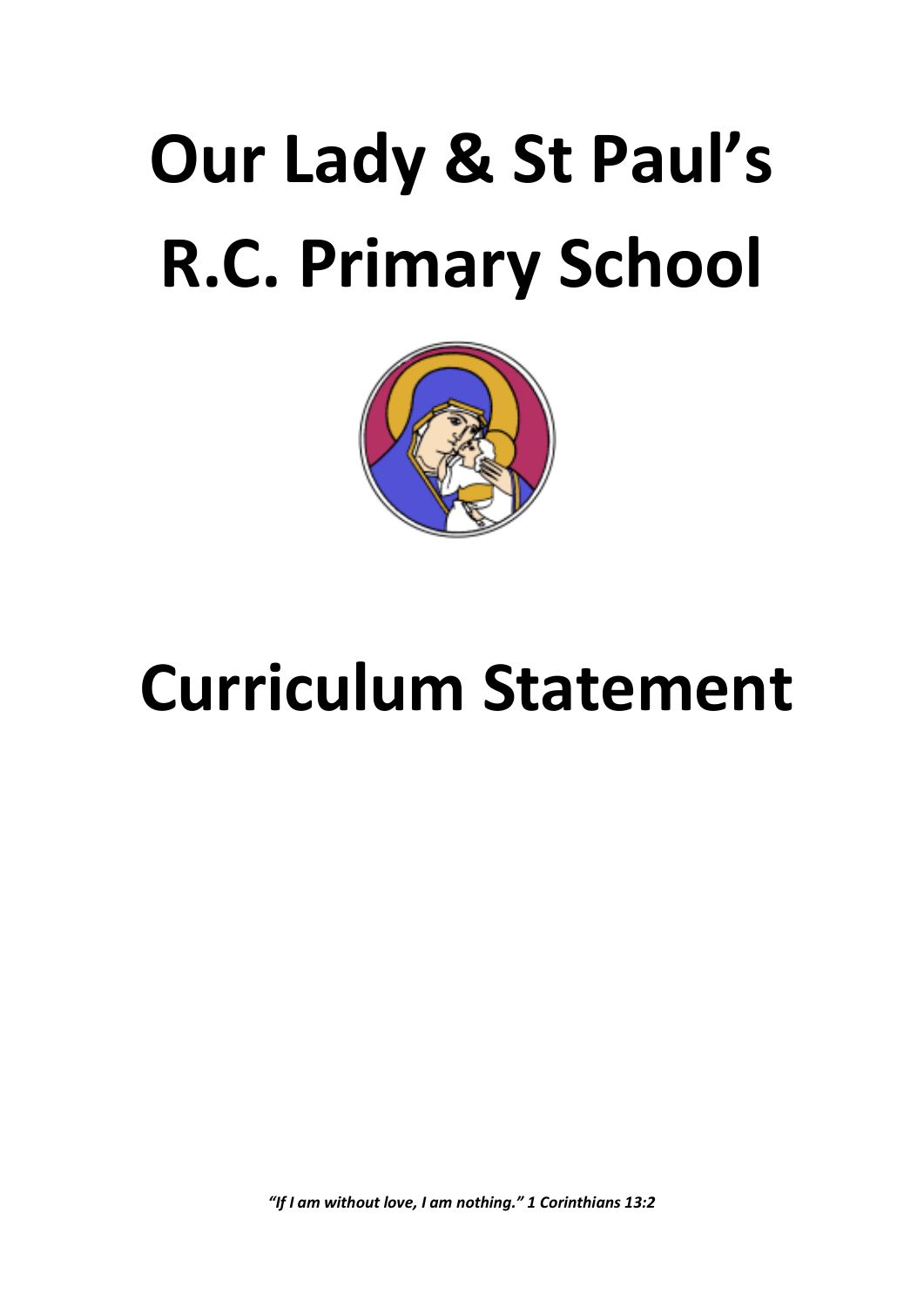#### **Statement of intent**

At Our Lady and St Paul's, we understand the importance of a well-rounded, fulfilling curriculum to prepare our pupils for the next stage of education, and for their future as citizens of the UK.

This document describes how we deliver our curriculum at each phase and each subject, including personal, social, health and economic education.

#### *Mission Statement*

# *"If I am without love, I am nothing." 1 Corinthians 13:2*

#### **At Our Lady and St Paul's we encourage each other to love, learn and live as friends of Jesus Christ.**

**We aim…**

- to encourage every member of our school community, children and adults, to grow in faith.
- to encourage a love for learning and a thirst for knowledge to enable all children to reach their full academic potential.
- to encourage our children to grow and develop their talents, skills and enquiring minds.
- to encourage our school community to have trust, respect and love for everyone.

#### **We will achieve this by…**

- $\triangleright$  providing opportunities for prayer, worship and Religious Education.
- $\triangleright$  providing an engaging curriculum which will inspire lifelong learning.
- $\triangleright$  providing opportunities for children to have enriching experiences beyond the classroom.
- $\triangleright$  providing opportunities for our school to reach out and embrace the parish and wider community.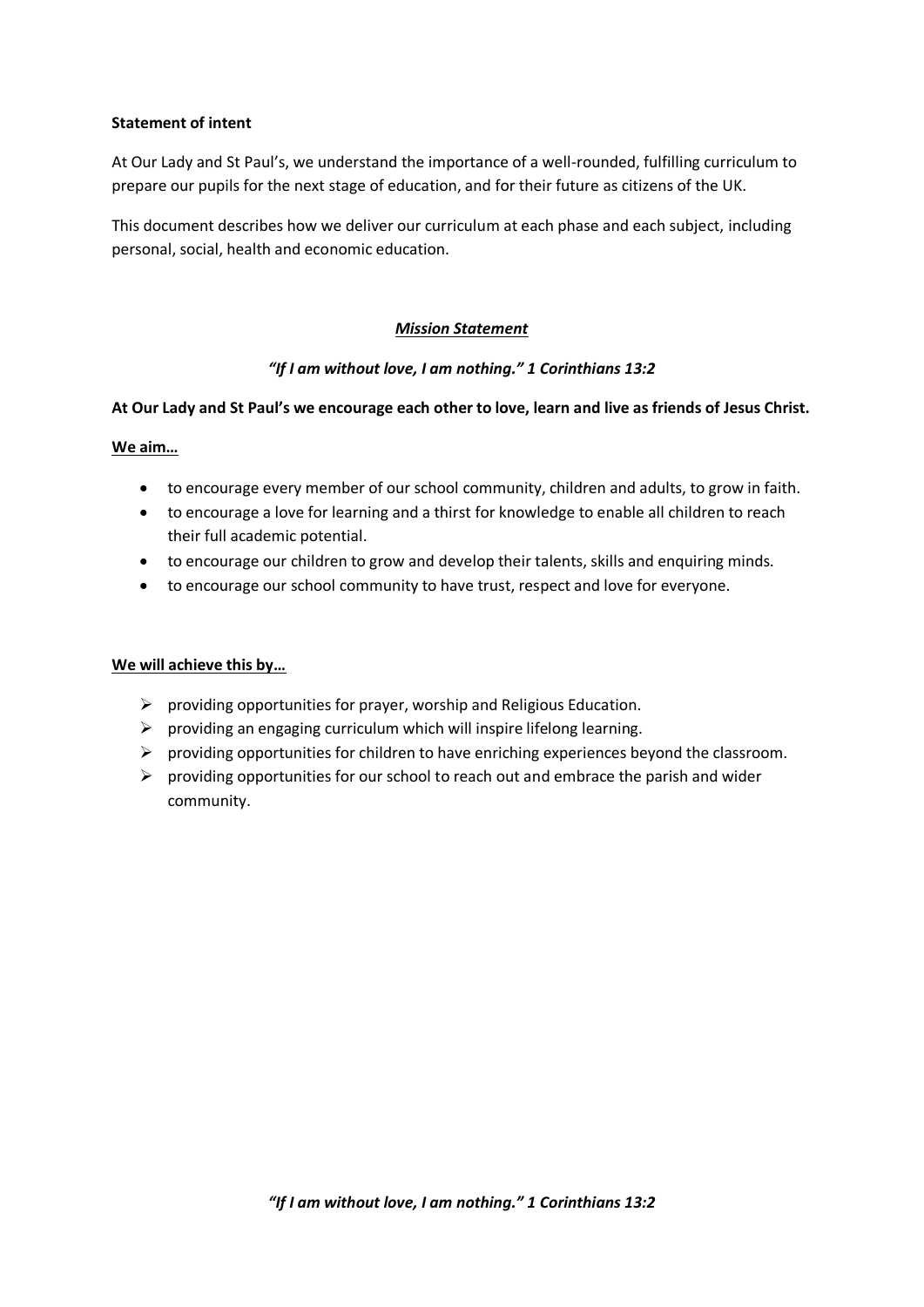#### **Promoting fundamental British values**

Citizens of the UK should:

- Respect and obey the law.
- Respect the rights of others, including their right to their own opinions.
- Treat others with fairness.
- Look after themselves and their family.
- Look after the area in which they live and the environment.

We believe that our code of conduct underpins the fundamental British values to:

- Always try our best at everything we do.
- Listen to each other.
- Treat each other with respect and value our differences.
- Make time to talk through our problems.
- Care for our environment and everything in it.

We promote fundamental British values throughout our curriculum.

Examples of how each year group promotes these values and prepares our pupils for life in modern Britain, can be seen in the curriculum plans published on our website. Religious Education

### **Collective Worship**

Collective Worship is an important aspect of Religious Education and is at the heart of our school. We come together as a school in Collective Worship in Liturgy, assemblies and praising God through song in our weekly Hymn Practice.

Gospel readings are shared with the children and they are guided through what they mean to them in their daily lives. They explore how they can live out the Gospel values and how they relate directly to them. The children also have the opportunity to reflect on passages from Scripture and what Jesus is saying to them.

On the days we don't come together for a whole school Collective Worship, the children take part in a class liturgy.

Through Collective Worship, we address and respond to current issues, which are relayed in the media, in the context of a Catholic school and which could have an impact on the children.

At the start of the week, during staff briefings, staff come together in prayer.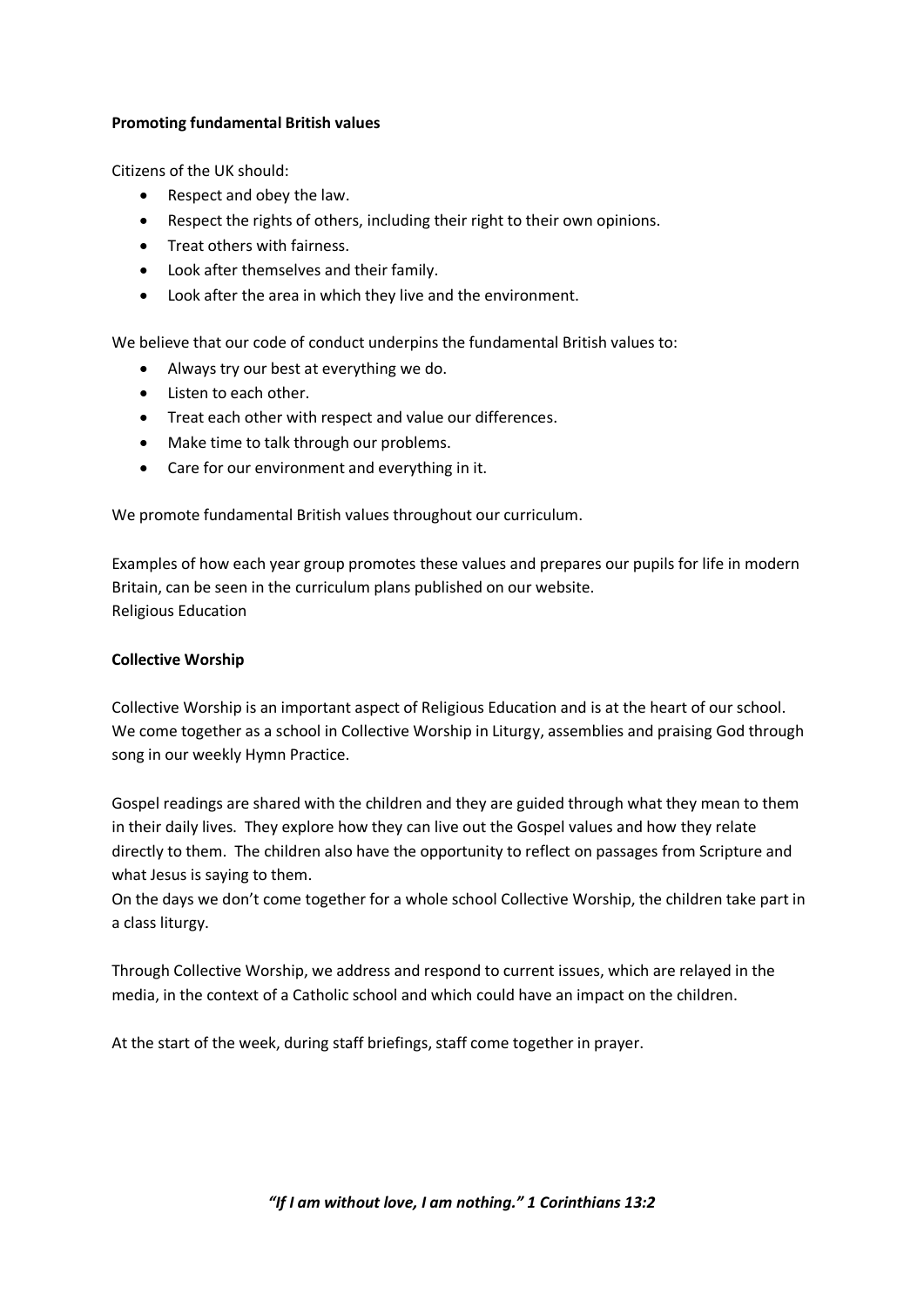# **Pupil GIFT Chaplaincy Team**

The role of the Pupil GIFT Chaplaincy Team is to support the Catholic life of the school. They do this in a number of ways:

- Giving joyful witness to Christ in our school through their actions and words.
- Supporting children who are on their Sacramental journey.
- Helping with the preparation and delivery of collective worship.
- Leading in charitable work such as fundraising and raising awareness.

The Pupil Gift Chaplaincy team support a number of charities including: Operation Christmas Child, Little Monkeys in Heywood and local food banks.

# **Curriculum RE**

RE is at the heart of our curriculum. Our Lady and St Paul's follows the **Come and See** programme of Religious Education. The aim of this programme is to explore the religious dimensions of questions about life, dignity and purpose within the Catholic tradition.

Each year group, from Nursery to year 6, have their own list of focus topics to cover throughout the academic year all linked by a central theme. The topics will coincide with the church calendar however, the depth in which the topic is explored is dependent upon the age of the child.

Each topic is split into 3 sections-

# **Explore**

Children learn through shared experiences and make connections between their life experiences and their friends.

# **Reveal**

At the heart of the programme is the mystery of God's self-revelation of love through Jesus Christ. Come and See gives pupils the opportunity to explore the mystery of faith through Scripture and Tradition.

# **Respond**

Children remember and celebrate what they have learnt and apply their knowledge individually. Children learn through shared experience and make connections between life's experiences and the gospel teachings. Teaching methods stimulate activities resulting in a response from the 'heart' of the child, developing attitudes of respect and reverence and an understanding that following Jesus is a call to holiness and wholeness of life.

Children are taught in as creative a way as possible, using for example, role play, hot seating, drama, art, music, reflection; the children learn and live through experiencing living faith.

# **SRE**

Through the SRE programme, In the Beginning, we help the children to recognise that they are created in the image of God.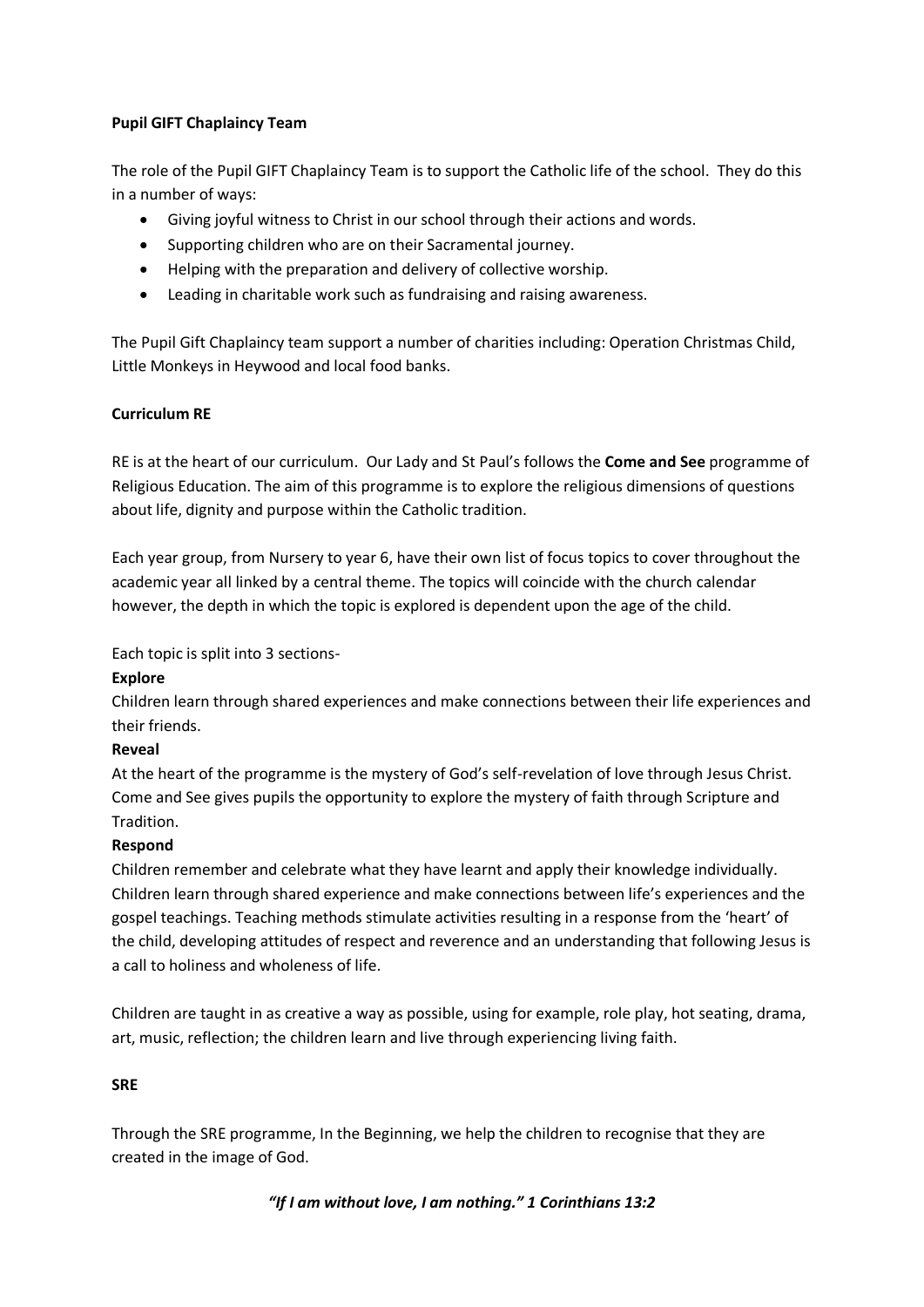We support the children in developing an understanding of themselves, their self-esteem and their relationships with others.

We explore a number of areas appropriate to the child's age:

- Different relationships
- Families
- How to be safe
- Changes in their emotions and bodies as they approach puberty
- Peer pressure

#### **Personal, social, health and economic education (PSHE)**

Our PSHE curriculum aims to develop skills and attributes such as resilience, self-esteem, riskmanagement, teamworking and critical thinking in the context of learning grouped into three core themes: health and wellbeing, relationships and living in the wider world

By teaching pupils to stay safe and healthy, and by building self-esteem, resilience and empathy, an effective PSHE programme can tackle barriers to learning, raise aspirations, and improve the life chances of the most vulnerable and disadvantaged pupils.

At OLSP's our PSHE curriculum is linked (where appropriate) to our RE curriculum and an overview for each year group can be found on the curriculum page of our website.

#### **Philosophy for Children (P4C)**

At Our Lady and St. Paul's RC Primary School, we endeavor to provide our pupils with the skills needed to understand the importance of taking turns and of valuing the opinions and ideas of others. Developing their ability to engage in dialogue will lead to more positive social interactions and more positive interactions when discussing ideas within the curriculum.

A significant number of our pupils join the School below national expectations in Reception. There are an increasing number of EAL pupils joining the school and therefore their oracy skills are often a barrier to progress in their learning.

Pupils need to realise that disputes and disagreements should be resolved through talking and listening to one another and that we should always respect the opinions of others.

In addition, it is important that our pupils have the time to stop and think about **big ideas** so that they can develop confidently both spiritually and ethically and gain a moral compass that can guide them through their lives.

#### **Aims**

Our aims for P4C are:

- To create a community of enquiry
- To improve understanding of the big ideas in life, both philosophically and theologically
- To improve speaking and listening
- To improve questioning and responding and to improve the quality of dialogue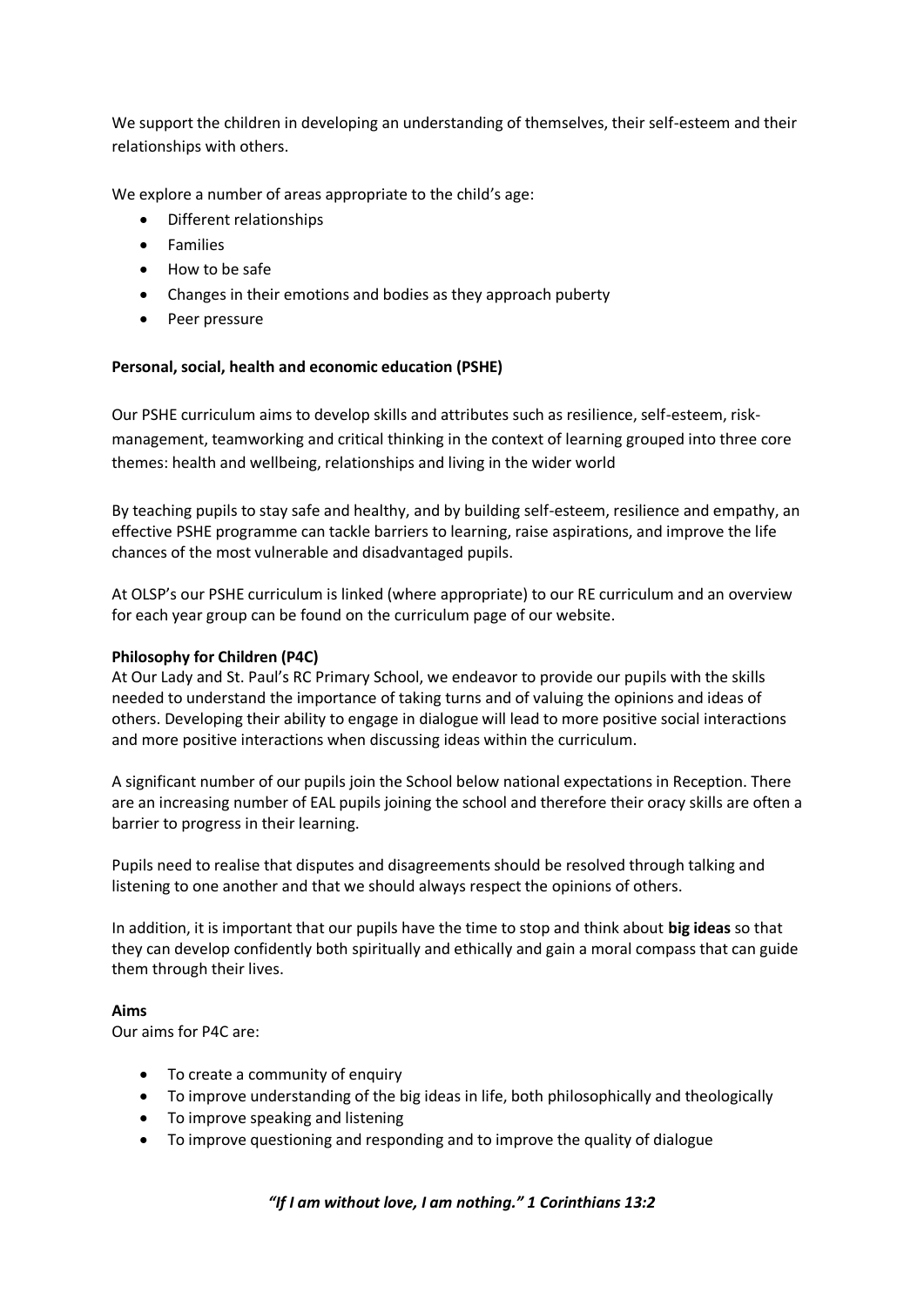#### **Programmes used to deliver P4C**

We have been chosen as one of 75 schools across the country to be taking part in this exciting project run by the Education Endowment Foundation (EEF) which does not aim to teach children philosophy; instead it equips them to 'do' philosophy for themselves.

'Philosophy for Children' (P4C) aims to improve children's reasoning, social skills, and overall academic performance. The programme run by SAPERE consists of a one-hour session each week, facilitated by the classroom teacher, in which children discuss an interesting philosophical question. Example questions might be 'Is it fair to have a winner?' or 'Is it ok for children to hit teddy bears?' The teacher encourages children to take a clear position, justify it, and respond to each other's contributions. P4C is introduced Nursery and continues to be developed through each year group all the way up to Year 6.

#### **School Wide P4C Initiatives**

In terms of P4C, it is not limited to just the hour session a week and is embedded throughout the curriculum. Providing opportunities to develop the children's thoughts linked to the big questions and ideas on a deeper level will support their knowledge of all subjects. It will also support our behaviour policy looking at our key messages of, Ready Respect Safe and how these are important within school and our wider community.

#### **Reading**

#### **Phonics**

At Our Lady and St Paul's we use the phonics scheme Read Write Inc. In read Write inc phonics lessons, children learn to read accurately and fluently with good comprehension. They rapidly learn sounds and the letter, or groups of letters they need to represent them. Simple and enjoyable mnemonics help all children grasp the letter sound correspondences quickly. This knowledge is taught and consolidated every day. High frequency words that are not phonically regular are taught as tricky words. Phonics books are closely matched to children's increasing knowledge of phonics and tricky words so that, they experience success.

#### **Reading Journey**

The children begin their Reading journey in Reception using phonics. This involves learning letter sounds and shapes, hearing and saying the sounds in words in the correct order as well as being well on the way to being able to read and write the 44 phonemes or sounds in the English language. They also need to recognise and remember tricky words that cannot be sounded out letter by letter e.g. *the* or *said*. There are phonic decodable books that help them to practise their early reading.

In Year 1, children continue to read using phonics. Children will still be learning letter sounds for reading and spelling, but these will become more complex. For example, they will look at the same sounds but with different spelling patterns, such as long vowel sounds, e.g. ai, ay, a-e. The children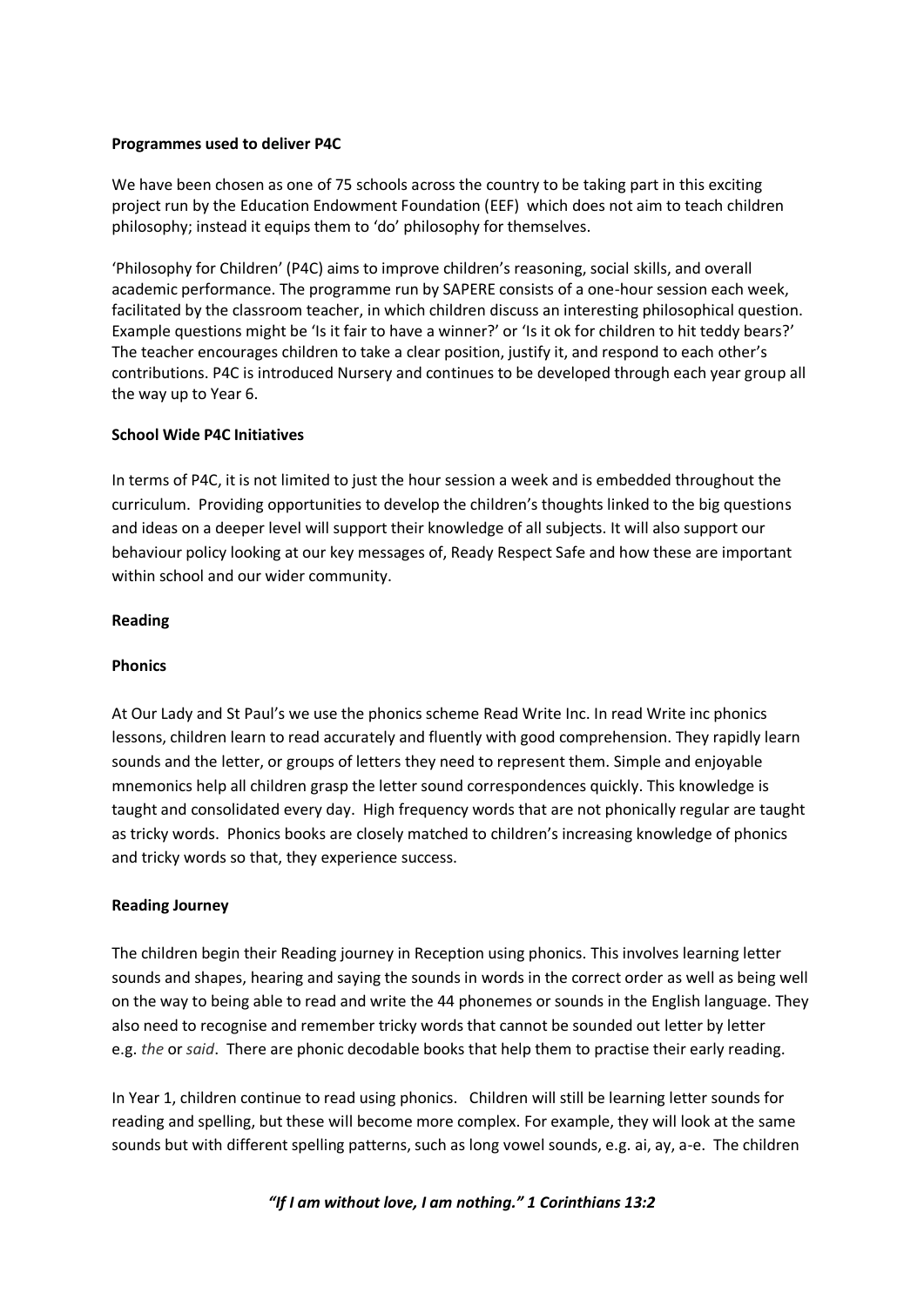practice these at home to reinforce the letter sounds from the previous year so that children start to automatically apply their phonic skills when reading unfamiliar words.

By Year 2, the children are expected to read and spell many words automatically using phonics, especially when tackling unknown words. They should also now be able to recognise by sight, read and spell many of the common and tricky words.

In Key Stage 2, the children are introduced to a wider range of texts to increase their pleasure for reading. In Years 3 and 4, the children are reading much more fluently and beginning to tackle longer books with chapters as well as developing their own reading interests and opinions. There are still new skills to learn and reading in KS2 is about developing understanding of what they read and beginning to think about how and why a writer writes.

In Years 5 and 6, most children will be reading fluently and widely across all types of books and texts that vary in content, length, purpose and type. The children will be using their reading for learning across all subjects as well as for pleasure and they'll be developing their own reading tastes.

# **Guided and independent reading**

This year, we have moved to whole class Guided Reading. All the children in the class are exposed to the same high quality text. Each class selects a text to use for a week and 5 sessions are planned around this. The week begins with an initial introduction ensuring that the children are able to access the text through a lot of book talk and discussion around the vocabulary used.

The next session is based around paired discussion allowing the children to practice their summarising skills. In this session the children will also be able to debate their opinions of the text. On the third day children will answer VIPERS questions.

- V Vocabulary
- I Inference
- P Prediction
- E Explain (KS1) Evaluate (KS2)
- R Retrieval
- S Summarise

In the next session, the children are asked to respond to another set of questions which are based the types of questions they will meet in the end of Key Stage tests. This is to ensure that the children are familiar with the language which is used in these tests.

The final session is a written response to the text.

From Reception, children have a take home reading book to practise their reading skills at home. Children are assessed by their class teacher and given a book from the reading scheme at the appropriate level. Once children are confident and proficient readers, usually in Upper Key Stage 2, they are moved away from the reading scheme and are then Free Readers. These children can select a book of their choice from the class or school library.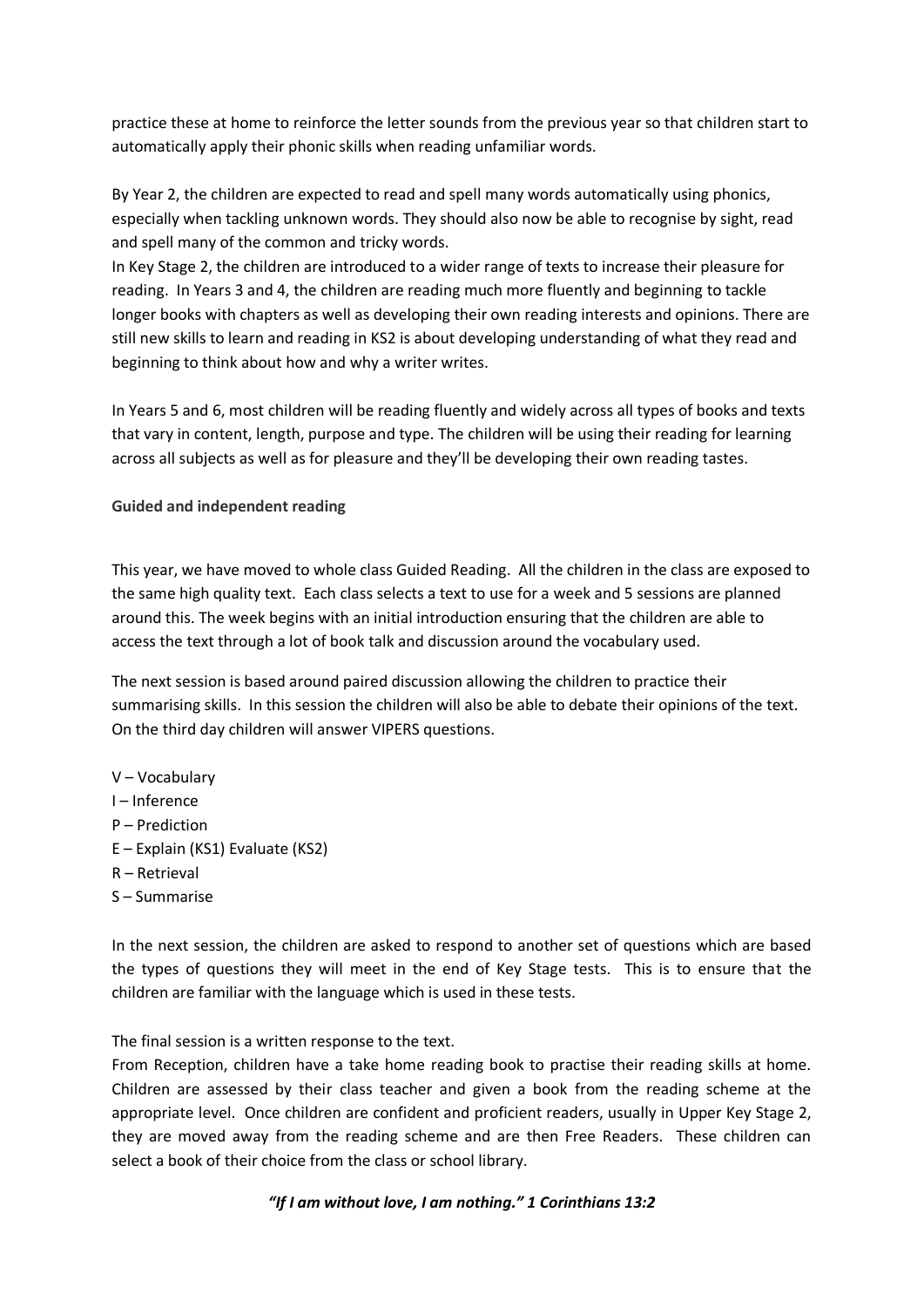#### **Whole School Reading events**

- Each year, the whole school uses a text in order to create a piece of writing. Through using the same piece of text, we show the progression from Nursery all the way through to Year 6.
- Reading competitions
- Reading workshops for parents. These are run in conjunction with the Reading advisor from Rochdale LA. In these sessions, we outline the age related expectations at the end of each Key Stage and give parents activities they can use to support their children's reading at home.

#### **Support**

Daily Readers

Code X. *Project X CODE* is a reading intervention for children in Years 2–4 who are a year or more behind in their word reading. It combines phonics and comprehension development in a character adventure series. It uses a unique two-text approach: Text 1 is 100% decodable

#### **Writing**

# **Fine and Gross Motor skills in the Early Years.**

When the children enter the EYFS we explore the physicality of mark making and what we can do to make a difference to the children's development by ensuring that the environment and resources support both children's gross and fine motor transitions.

We assess where each child is and what they need to develop both Gross and Fine motor skills. This is done through both continuous provision and timetabled sessions for groups and individuals. Here are some examples of activities that support upper body strength

- Activities to support Shoulder Pivot: Washing walls, painting with mops, digging and sweeping.
- Activities that support Elbow pivot: Pulling their bodies up on ropes, ribbon twirling, throwing and catching and making patterns in the sand with lolly pop sticks (turned on their sides.
- Activities that support and extend a wrist pivot: threading, sewing, popping pictures splatter painting and fishing game.

Each child's pencil grip is assessed and development is tracked. Activities are set to develop a child's pencil grip. We use malleable materials in a variety of ways to get really effective motor dexterity. Children will also have the opportunity to do dough gym sessions and funky finger sessions.

# **Power of Reading**

We use the Power of Reading website to support English planning in each Key Stage. The scheme combines Reading and Writing skills through the use of high quality texts in order to engage the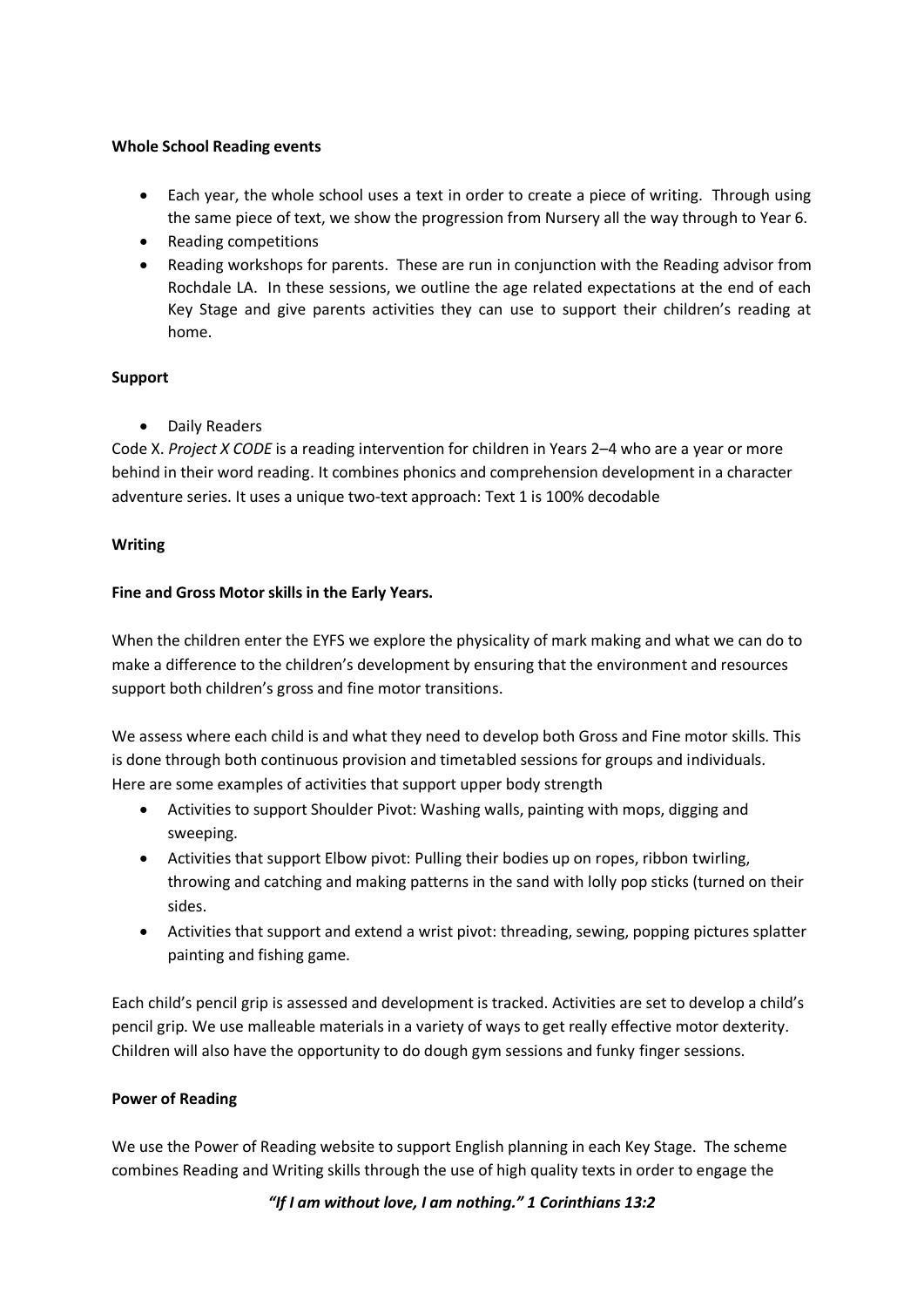children and as a result support the production of higher quality writing and a greater love of reading.

The children are exposed to picture books, poetry, novels, graphic novels and non-fiction texts. Each text is linked to cross curricular themes allowing the children to experience writing across the curriculum and for a range of purposes.

The scheme highlights ways in which spelling and grammar skills can be taught in context. The sessions focus the children's attention to distinctive language styles and tones to better inform and shape the children's own writing.

#### **Spelling and grammar**

The spelling rules for each year group have been planned for the academic year. Discreet spelling lessons are taught weekly from Year 1 to Year 6. A spelling list, which follows the rule taught that week, is sent home with the children to learn for homework along with an explanation of the rule.

There is a weekly spelling test which includes words from the homework spelling list but also unseen words which follow the spelling rule. The expectation is that the children will then be encouraged to apply these spellings in their cross curricular written work throughout the week.

Grammar is taught both in the English lessons and as discreet sessions. Weekly Grammar Assertive Mentoring tests are used from Years  $1 - 6$  to ensure that the children's progress is continuously monitored and misconceptions can be addressed in the weekly sessions in a timely manner.

#### **Mathematics**

We endeavour to teach our children a rich and progressive curriculum. We believe that Mathematics teaches us how to make sense of the world around us through developing a child's ability to calculate, to reason and to solve problems. In our school we want to help children to understand and appreciate the pattern in both number and space in their everyday lives in and out of school. We encourage the children to develop these key and fundamental skills through their growing knowledge and understanding of the world. We want children to learn to appreciate the contribution made by many people to the development of Mathematics in our ever growing society.

The National Curriculum for primary mathematics has three aims that should be at the heart of how we interpret the content of the curriculum:

#### **Conceptual understanding**

In developing children's skills through enhancing their fluency, factual, conceptual and procedural knowledge, we allow them to deepen their mathematical understanding and be able to apply what they know to help them to solve problems.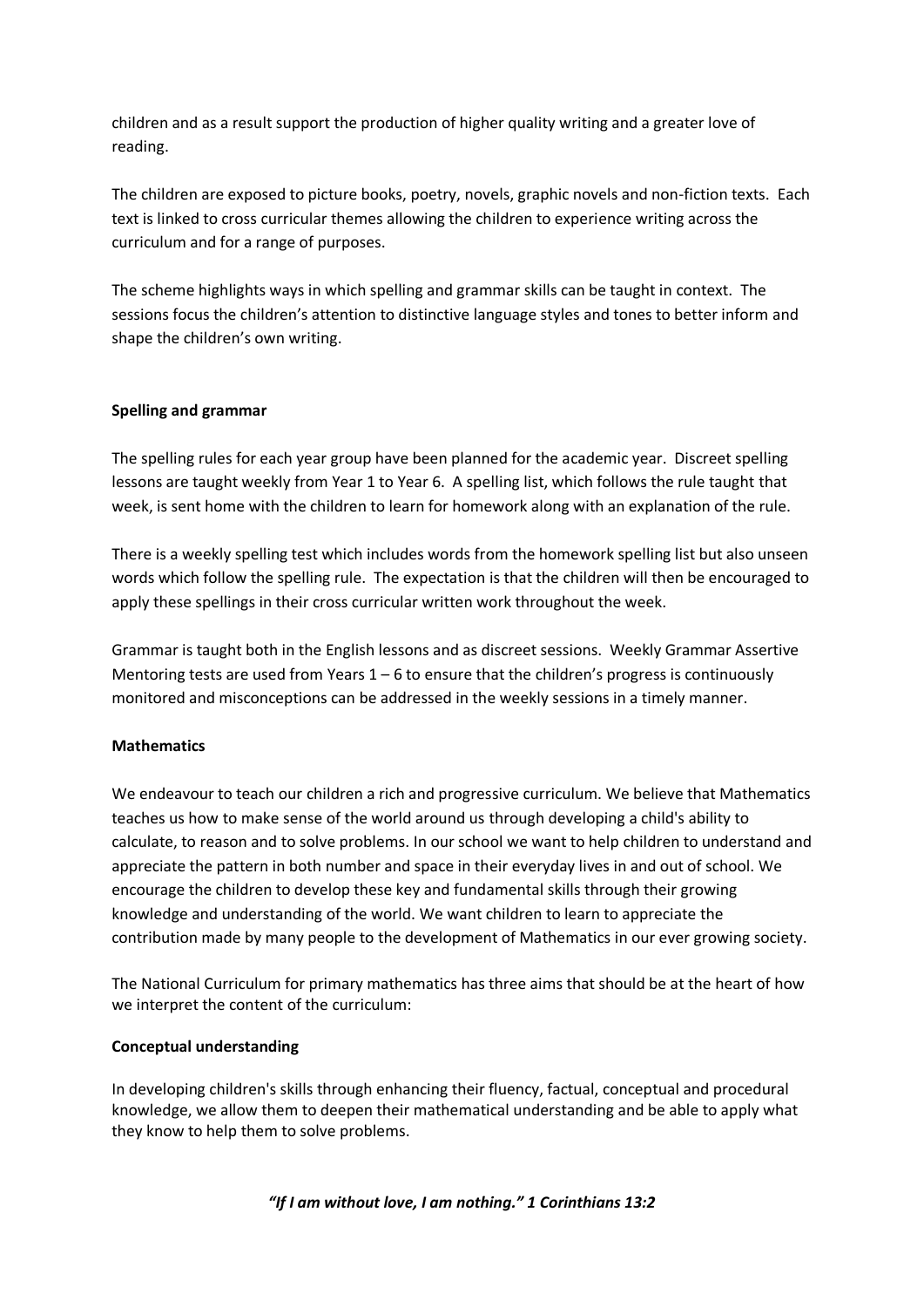#### **Mathematical reasoning**

The progression and development of mental calculations and efficiency in strategies will provide children with the skills which will allow them to communicate and present their findings effectively using appropriate mathematical language.

#### **Problem solving**

At Our Lady and St. Paul's RC Primary School, Mathematics is integral to all aspects of life and it is with this in mind that we ensure children develop self-confidence in their ability to approach a range of mathematical problems. By providing opportunities to apply their mathematical skills in different contexts and across a range of subject areas, children will be able to work systematically to organise information, find patterns and ultimately solutions through independent and collaborative learning.

Teaching of Mathematics follows the National Curriculum and reflects changes introduced in 2014 for Key Stages 1 and 2 and the Curriculum for EYFS. Lessons are delivered daily with all year groups throughout the school.

#### **Programmes used to deliver the Maths Curriculums**

At Our Lady and St. Pauls we use a range of strategies in the early years to introduce children to numbers and number concepts. Work undertaken within the Foundation Stage is guided by the requirements and recommendations set out in the Early Years Foundation Stage document. The techniques used from Maths No Problem will be introduced into EYFS so that children will develop their understanding of mathematics and prepare them for KS1 maths. We give all the children ample opportunity to develop their understanding of mathematics. We aim to do this through varied activities that allow them to use, enjoy, explore, practise and talk confidently about mathematics.

We are currently using the Maths No Problem (Singapore Maths), to deliver the mathematics curriculum in KS1. This is our second year of implementing the programmes and aim to introduce it on a rolling programme over the next few years as the children progress through the school. To find out more information about Maths No Problem, please visit [www.mathsnoproblem.co.uk](http://www.mathsnoproblem.co.uk/)

[Singapore maths books](http://www.mathsnoproblem.co.uk/)

#### [www.mathsnoproblem.co.uk](http://www.mathsnoproblem.co.uk/)

Maths — No Problem! Singapore maths books. Every child can master an understanding and love of maths with the right kind of teaching and support

In KS2 we are using the White Rose Maths Scheme to support the delivery of the National Curriculum in Maths.

#### **School Wide Maths Initiatives**

At Our Lady and St Paul's RC. Primary School we are using Fast Learning to support gaps in basic maths and improve speed and fluency. Fast Learning consists of a set of research based strategies designed to ensure that all learners are provided with the basis for future learning through becoming fluent in fundamental knowledge and skills in maths. Through a consistent approach learners can recall every addition and multiplication fact within a second of being asked.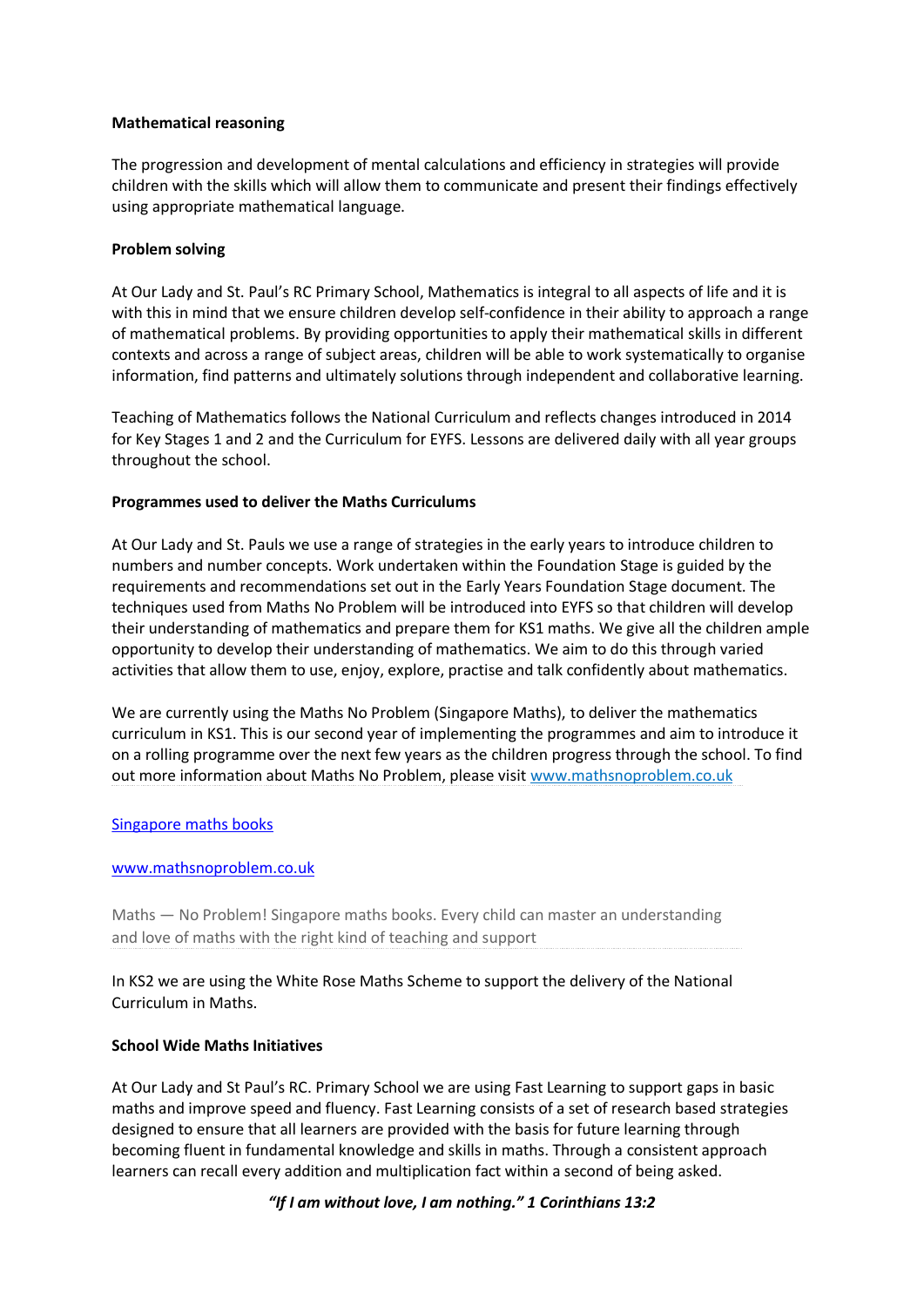#### **Assessment**

In the EYFS, children's achievements are on-going and are assessed against the Early Learning Goals.

Assessment for learning is well established throughout the school and the use of questioning, observation and marking will continue to be key parts of formative assessment.

Statutory assessments take place at the end of Year 2 and Year 6.

#### **Physical Education (PE)**

The children in all year groups complete PE lessons with a specialist PE TA, who is employed by the school. EYFS complete one session a week with the specialist teacher for PE. However, they also access lots of physical activities throughout the provision in the EYFS environment. Each class from Year 1 to Year 6 have two sessions per week based on developing skills in indoor and outdoor PE activities. The children in all year groups complete a range of activities based on all areas of the PE curriculum. They use the gym equipment and apparatus in the hall and develop team based skills outdoors, as well as athletics skills.

The children in Key stage 2 take part in sports competitions throughout the year in partnership with the Heywood Sports partnership. This a small group of schools, based in Heywood who work together to improve the provision of PE in each school. The competitions give the children the opportunity to visit the local High Schools and Clubs around Heywood to complete the competitions.

The partnership also utilise the High school Sports leaders for refereeing tournaments. The children also have the opportunity to play sports that are not always available outside of school such as handball, dodgeball and basketball. We also compete in girls and boys football, cross-country, gymnastics, rugby, rounders' and cricket. We offer the children the opportunity to learn new skills, experiment with their own ideas and develop at their own pace through the support of qualified teachers, clubs and competitions.

In preparation for the competitions throughout the year the school offer after school clubs based on the sports above and training sessions for the school teams. Again this is led by the PE lead teacher and the PE specialist TA.

As a school, we are looking at how to ensure the children have a healthy lifestyle to support them as they grow and develop. We are looking at what the children bring to school on a daily basis as part of their snack for break time and also their packed lunches. The children should only bring a piece of fruit for their morning break. And their lunch boxes should contain a piece of fruit and offer a balanced diet. For KS1 the children are provided with universal free school meals and also fruit is provided for them at playtime. For some of our children this is their main meal of the day and so we ensure that they are offered a variety of foods to give them a healthy balanced diet.

# **Computing**

At Our Lady and St Paul's the children are taught how to competently use a computer and tablet to publish their work, perform their work and be creators of different media (such as the use of Hp Reveal, Morfo booth and a range of other apps). They use a range of programs and apps throughout the curriculum to enhance their learning and to bring the ever changing world into the classroom.